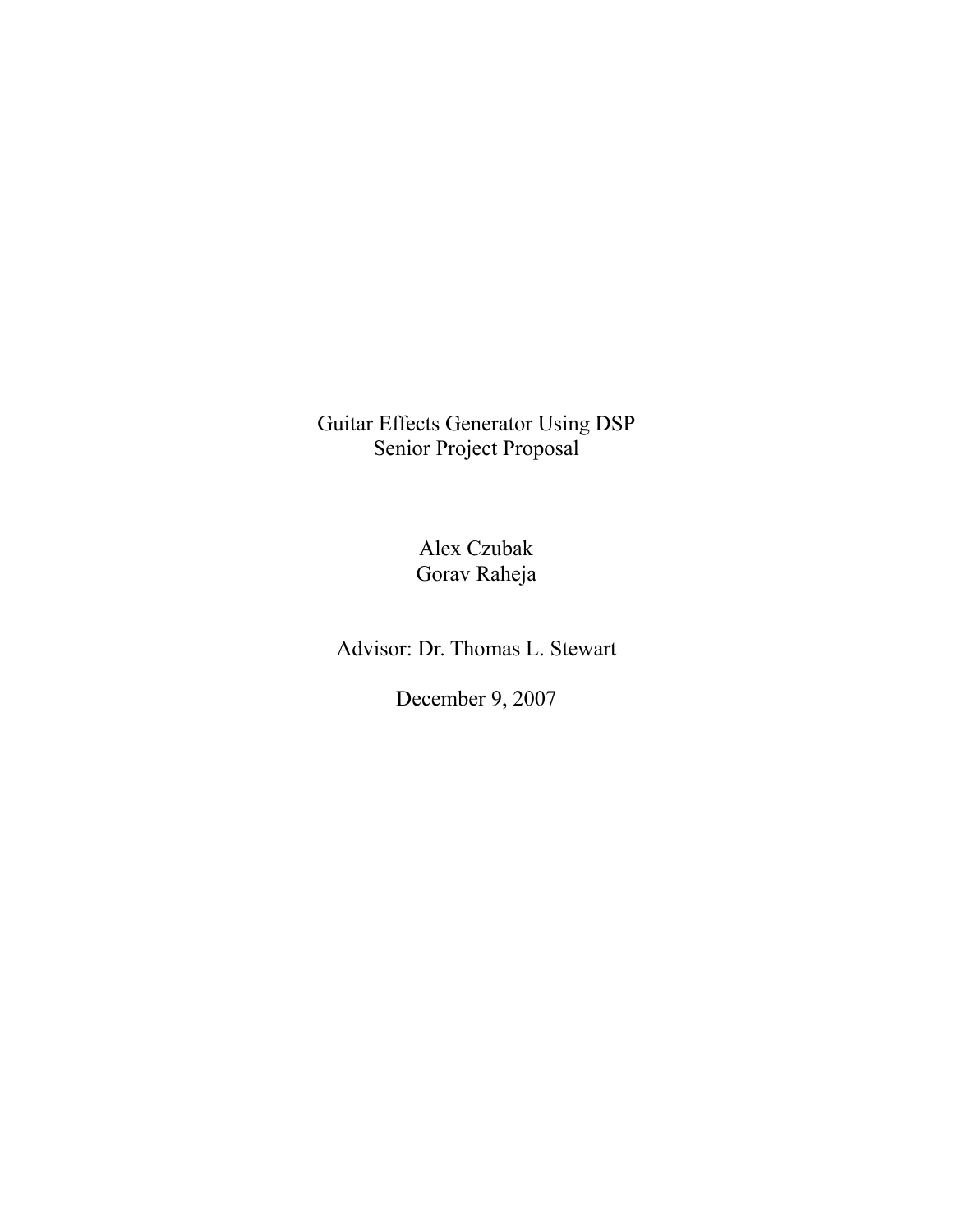### **Project Summary**

This project deals with the creation of sound effects through manipulation of an audio signal from a guitar. The signal is processed through a digital signal processor that contains a number of digital filters to modify the signal to include the desired effects. The altered signal is then sent to a guitar amplifier as audio. There are a total of eight guitar effects that can be processed: Distortion, Reverberation, Delay/Echo, Octaver, Volume Envelope, Chorus, Flanger, and Phase Shifter. These effects are controlled by a graphical user interface, allowing the user to select which effects are active and to what degree.

### **Detailed Description**

### *Goals*:

The project has the following goals to keep it moving forward:

- Filter out single-coil pickup noise (approx.  $60$  Hz)
- All effects after the noise filter are user-defined, meaning that effects not wanted by the user shall be bypassed
- A distortion model that boosts and clips the signal at specific maximum and minimum values
- Create audio reverberation simulation
- Create digital delay and echo
- Change the signal to be an octave higher than played
- Generate an automatic volume swell that is modified by how fast it reaches maximum volume
- Produce Chorus effect to make the guitar sound like multiple guitars
- Create a whooshing sound within the signal using either delay lines (flanging) or shifting the phase of the signal (phaser)
- Develop a GUI for user control

Other effects may be added later on if time allows it. Possible future effects are acoustic guitar modeling, humbucker modeling for single-coil pickups, single-coil modeling for humbucker pickups, "tube" amplifier distortion, and auto-wah.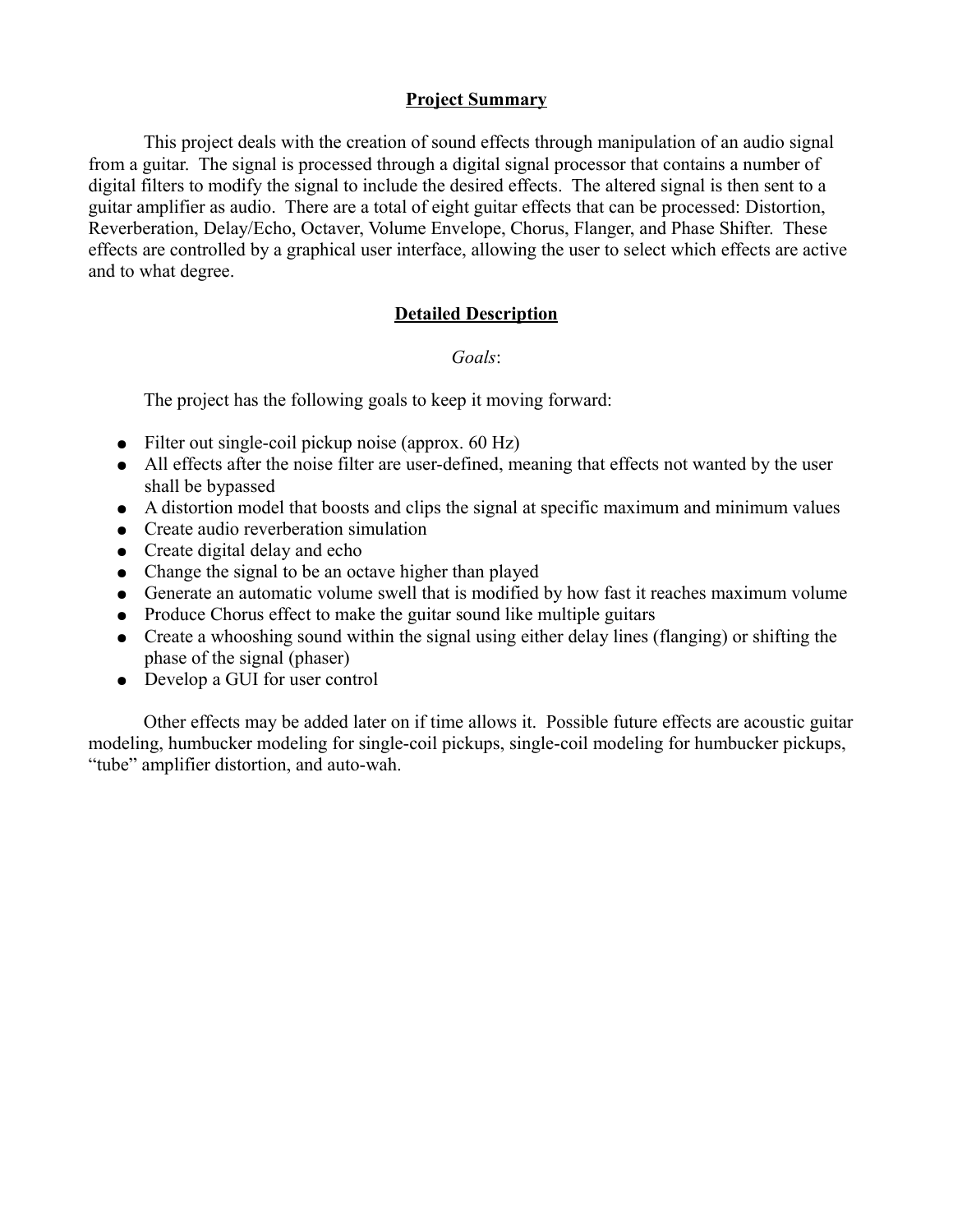*High-Level Block Diagram*:



The signal comes from the guitar and goes to the DSP. It is converted to a digital signal first, then it passes through a noise filter. From the noise filter, it goes to the user-defined effects filters. After this, the modified signal is converted back to analog and is sent to the guitar amplifier for sound generation. The filters shall be controlled through a graphical user interface so that the guitar player can select which filters shall function and to what degree. Figure 1 shows how the project works graphically.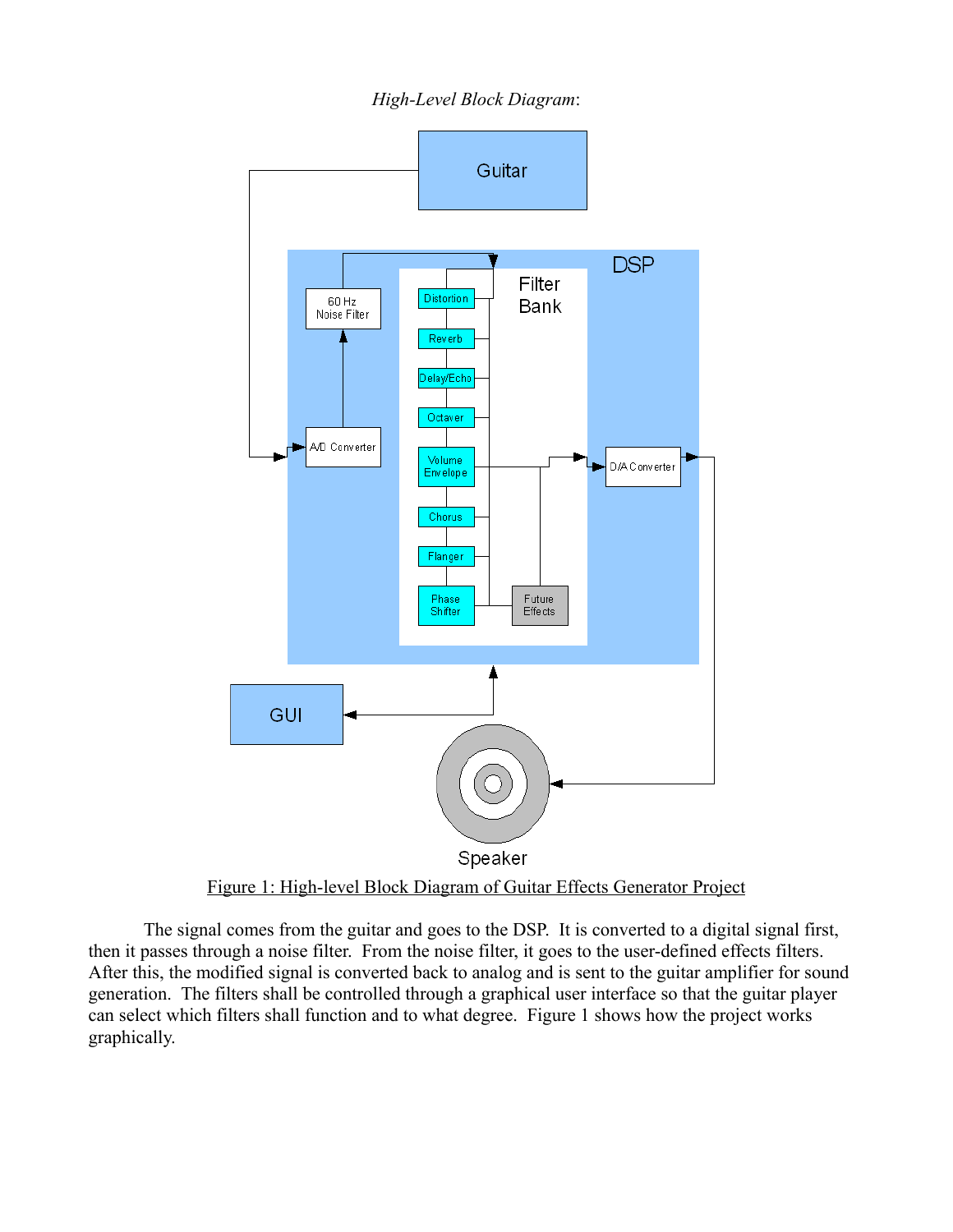#### *Guitar Descriptions and Specifications*:

Two guitars shall act as the primary signal generators. One is a Squier Stratocaster, and the other is a Squier Telecaster Custom. The Stratocaster contains three single-coil pickups; these pickups present a lean and clear sound, but they produce a 60-Hz noise signal along with the audio signal. The Telecaster contains two humbucker pickups; essentially two single-coils with opposite polarities to cancel the hum, the humbucker outputs a warmer and broader sound. Figures 2 and 3 are the specifications of both guitars.

|                                    | Model Name Strat® (Rosewood)                                                                                                                                    |  |  |
|------------------------------------|-----------------------------------------------------------------------------------------------------------------------------------------------------------------|--|--|
|                                    | Model Number 031-0600-(Color#)                                                                                                                                  |  |  |
|                                    | Series Affinity Series                                                                                                                                          |  |  |
|                                    | Colors (506) Black,<br>(525) Metallic Red,<br>(595) Metallic Blue,<br>(Polyurethane Finish)                                                                     |  |  |
|                                    | Body Alder                                                                                                                                                      |  |  |
|                                    | Neck Maple                                                                                                                                                      |  |  |
|                                    | Fingerboard Rosewood, 9.5" Radius (241 mm)                                                                                                                      |  |  |
|                                    | No. of Frets 21 Medium Jumbo                                                                                                                                    |  |  |
|                                    | Pickups 3 Single-Coil Pickups                                                                                                                                   |  |  |
|                                    | Controls Master Volume,<br>Tone 1. (Neck Pickup),<br>Tone 2. (Middle Pickup)                                                                                    |  |  |
| Pickup Switching 5-Position Blade: | Position 1. Bridge Pickup<br>Position 2. Bridge and Middle Pickup<br>Position 3. Middle Pickup<br>Position 4. Middle and Neck Pickup<br>Position 5. Neck Pickup |  |  |
|                                    | Bridge Synchronous Tremolo                                                                                                                                      |  |  |
|                                    | Machine Heads Standard Die-Cast Tuners                                                                                                                          |  |  |
| Hardware Chrome                    |                                                                                                                                                                 |  |  |
|                                    | Pickguard 1-Ply White                                                                                                                                           |  |  |
|                                    | Scale Length 25.5" (648 mm)                                                                                                                                     |  |  |
|                                    | Width at Nut $1.61$ " (41 mm)                                                                                                                                   |  |  |
|                                    | Unique Features Large Headstock '60s Style Headstock,<br>White Plastic Parts,<br>Black Silkscreen Logo,<br>Dot Position Inlays                                  |  |  |
|                                    | Strings Fender Super 250L, (.009 to .042) Nickel Plated Steel p/n 073-0250-003                                                                                  |  |  |
| Accessories None                   |                                                                                                                                                                 |  |  |
| Introduced 1/2001                  |                                                                                                                                                                 |  |  |
|                                    | Notice Product Prices, Features, Specifications and Availability Are Subject To Change Without<br>Notice                                                        |  |  |

Figure 2: Squier by Fender Stratocaster Affinity Series Specifications<sup>[1]</sup>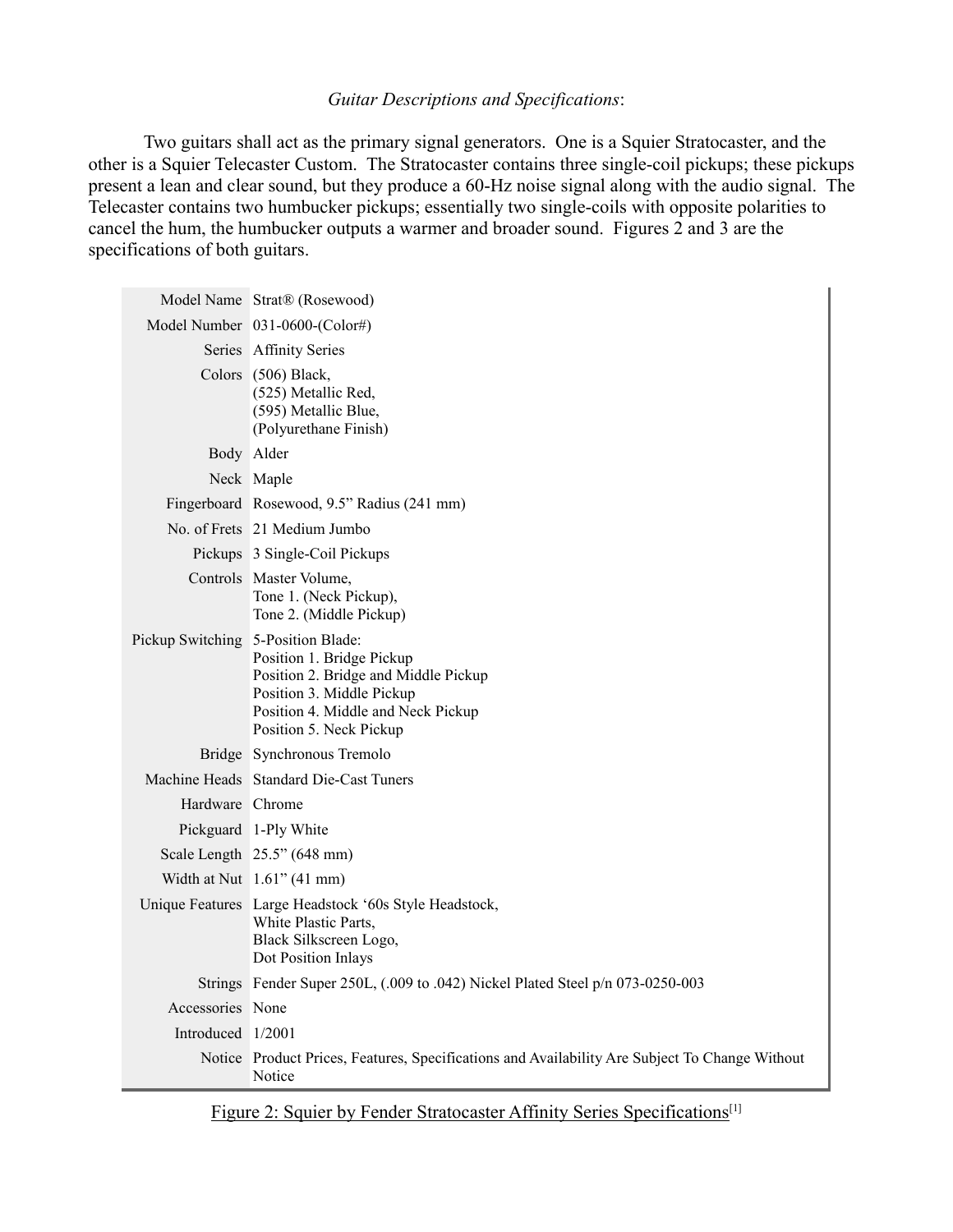|                            | Model Name Vintage Modified Telecaster® Custom                                                                                     |  |
|----------------------------|------------------------------------------------------------------------------------------------------------------------------------|--|
|                            | Model Number 032-7502-(Color#)                                                                                                     |  |
|                            | Series Vintage Modified Series                                                                                                     |  |
|                            | Colors (506) Black<br>(Polyester Finish)                                                                                           |  |
|                            | Body Agathis                                                                                                                       |  |
|                            | Neck Maple, C-Shape,<br>(Gloss Polyurethane Finish)                                                                                |  |
|                            | Fingerboard Maple, 7.25" Radius (184 mm)                                                                                           |  |
|                            | No. of Frets 22 Medium Jumbo Frets                                                                                                 |  |
|                            | Pickups 2 Chrome Covered Humbucking Pickups (Neck/Bridge)                                                                          |  |
|                            | Controls Volume 1. (Neck Pickup),<br>Tone 1. (Neck Pickup),<br>Volume 2. (Bridge Pickup),<br>Tone 2. (Bridge Pickup)               |  |
|                            | Pickup Switching 3-Position Toggle:<br>Position 1. Bridge Pickup<br>Position 2. Bridge and Neck Pickups<br>Position 3. Neck Pickup |  |
|                            | Bridge 6-Saddle Strings-Thru-Body Tele Bridge                                                                                      |  |
|                            | Machine Heads Standard Die-Cast Tuners                                                                                             |  |
| Hardware Chrome            |                                                                                                                                    |  |
|                            | Pickguard 3-Ply Black                                                                                                              |  |
|                            | Scale Length $25.5$ " (648 mm)                                                                                                     |  |
|                            | Width at Nut 1.650" (42 mm)                                                                                                        |  |
| Unique Features Dot Inlays |                                                                                                                                    |  |
|                            | Strings Fender Super 250L, Nickel Plated Steel, (.009 to .042), p/n 073-0250-003                                                   |  |
| Accessories None           |                                                                                                                                    |  |
| Introduced 7/2003          |                                                                                                                                    |  |
|                            | Notice Product Prices, Features, Specifications and Availability Are Subject To Change Without<br>Notice                           |  |

Figure 3: Squier by Fender Telecaster Custom Specifications<sup>[2]</sup>

*DSP Description and Specifications*:

The DSP contains converters so that the signal can become digitized for effects processing and then return to analog form for audio representation – an A/D converter and a D/A converter. A noise filter follows the A/D converter, eliminating the noise inherent in single-coil pickups. The effects filters are connected to allow certain effects to be utilized when selected and other effects to be bypassed when not chosen. The number of effects planned are eight, but time may allow for more effects filters to be designed. The effects filters lead to the D/A converter.

The DSP system shall convert, process, and reconvert in the inverse of the sampling frequency. This speed is for both recorded signals and real-time processing; it shall be fast enough not to cause any noticeable delay. The system shall handle all human-audible frequencies, namely the range of 20 Hz to 20 kHz. It shall filter out noise from single-coil pickups, which is at 60 Hz.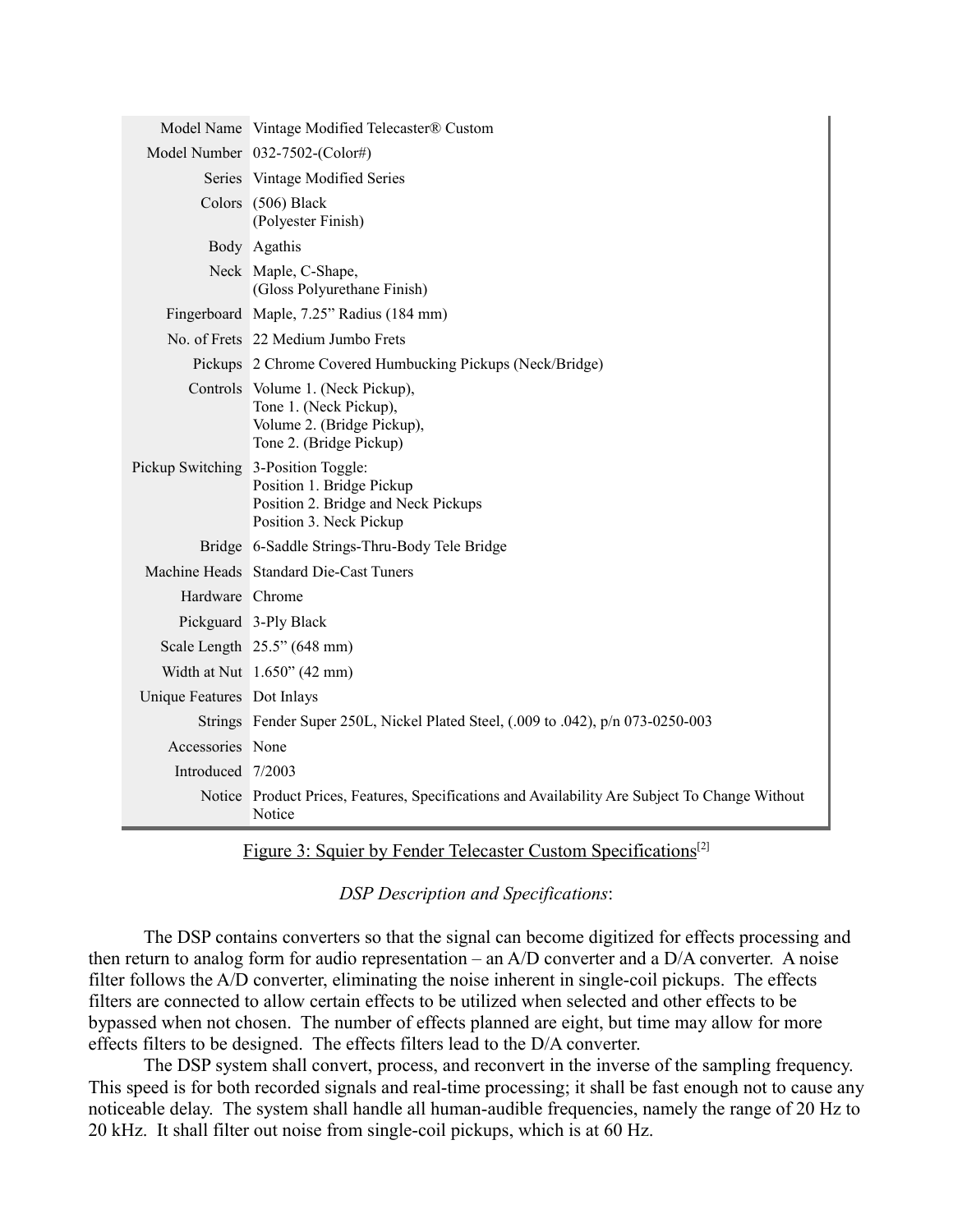### *Guitar Amplifier Description and Specifications*:

A Fender Frontman 15R Guitar Amplifier shall be used to output the audio. It has a reverberation potentiometer on it, but this will be set to 0 so that the designed reverberation effects can be tested. It also has a distortion channel, but this will be ignored to test out the designed filter. Figure 4 contains the specifications of the amplifier.

|                           | Model Name Frontman <sup>TM</sup> 15R                                                                                                         |  |  |
|---------------------------|-----------------------------------------------------------------------------------------------------------------------------------------------|--|--|
| Model Number 023-1501-000 |                                                                                                                                               |  |  |
|                           | Series Frontman Series                                                                                                                        |  |  |
|                           | Type Solid State                                                                                                                              |  |  |
|                           | Output 15 watts into 8 ohms                                                                                                                   |  |  |
|                           | Ohms 8 ohms                                                                                                                                   |  |  |
|                           | Speakers 1-8" Fender® Special Design Speaker, p/n 0025421000                                                                                  |  |  |
|                           | Channels Dual Selectable Channels (Normal and Drive)                                                                                          |  |  |
| Features Reverb,          | 3-Band EQ,<br>Headphone Jack,<br>Auxilliary Input for CD, Tape or Drum Machine,<br>Closed Back,<br>Blackface Styling with Silver Grille Cloth |  |  |
|                           | Controls Volume Normal Channel,<br>Gain,<br>Drive Select Switch,<br>Volume Drive Channel,<br>Treble,<br>Mid,<br>Bass.<br>Reverb               |  |  |
|                           | Covering Black Textured Vinyl with Silver Grille Cloth                                                                                        |  |  |
|                           | Weight 15 lbs. (6.80 kg)                                                                                                                      |  |  |
|                           | Dimensions Height: 12.5" (31.8 cm),<br>Width: 13.25" (33.65 cm),<br>Depth: 7.25" (18.41 cm)                                                   |  |  |
| Power Handling N/A        |                                                                                                                                               |  |  |
| Tube Complement N/A       |                                                                                                                                               |  |  |
| Cover None                |                                                                                                                                               |  |  |
| Accessories None          |                                                                                                                                               |  |  |
| Footswitch None           |                                                                                                                                               |  |  |
| Introduced 1/2004         |                                                                                                                                               |  |  |
|                           | Notice Product Prices, Features, Specifications and Availability Are Subject To Change Without<br>Notice                                      |  |  |

Figure 4: Fender Frontman 15R Guitar Amplifier Specifications<sup>[3]</sup>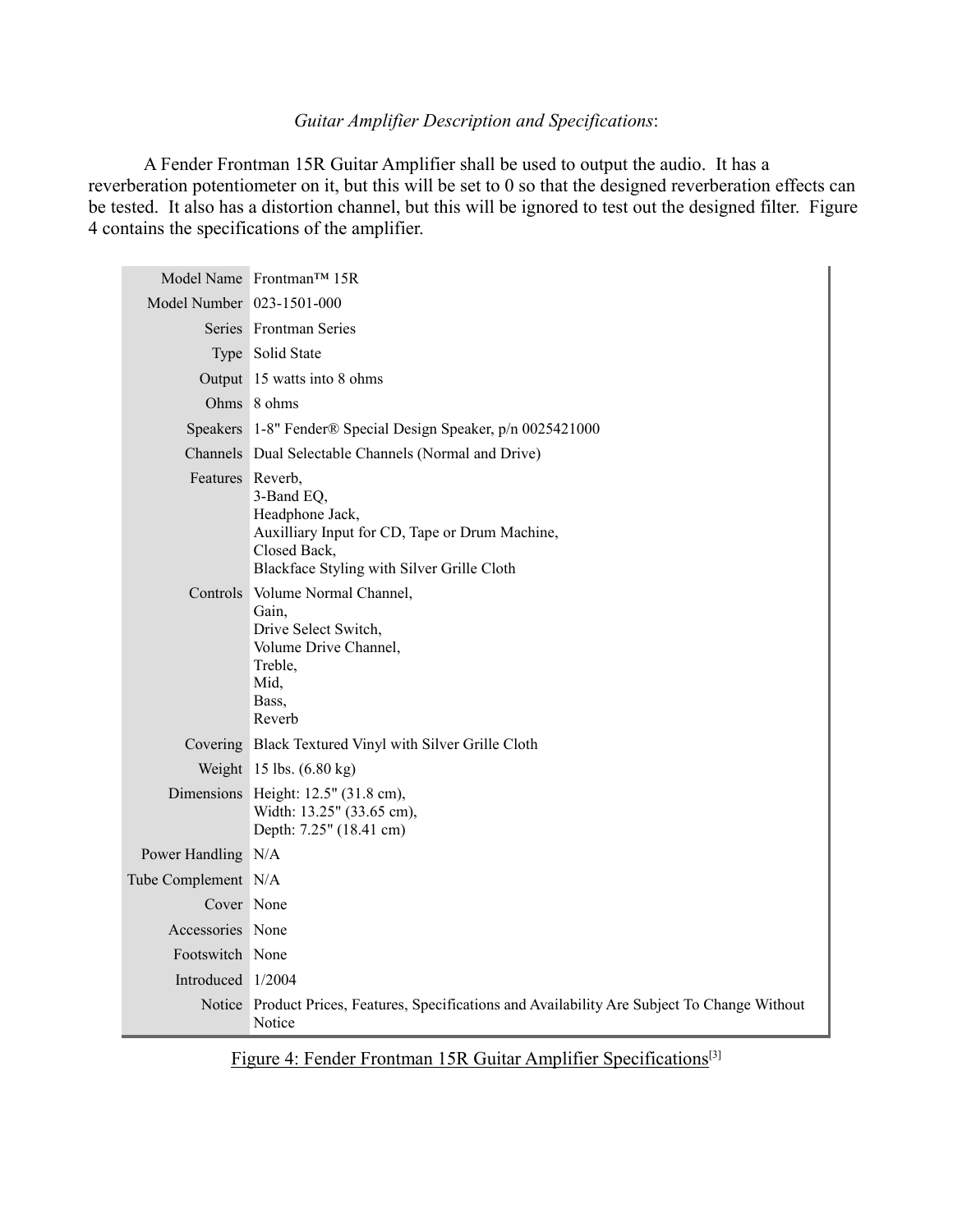*GUI Specifications*:



The GUI shall contain a drop-down menu containing each filter. The default filter in the menu shall be distortion. Each filter selection shall have different options regarding the filters and a check box to designate if the filter is on or off. Distortion shall contain a slider and text box to determine the amount of clipping that shall occur. Reverberation shall contain two value inputs – one for the delay order and one for the gain in the delay line; the inputs shall be determined by either a slider or direct input of values. Delay/Echo shall contain a slider and text box controlling the duration of the delay. Octaver shall only have the check box. Volume envelope shall contain a slider and text box controlling how fast the sound reaches full potential after the string is struck. Chorus shall contain a drop-down box containing how many times the signal shall be copied and a slider for each copied signal determining how much the delay rate varies.. Flanger shall contain a slider and text box adjusting the delay rate of the signal. Phase shifter shall contain a slider and text box controlling the intensity of the phase change. Figure 5 acts as an overall software flowchart of the GUI and a flowchart of the menu's functionality.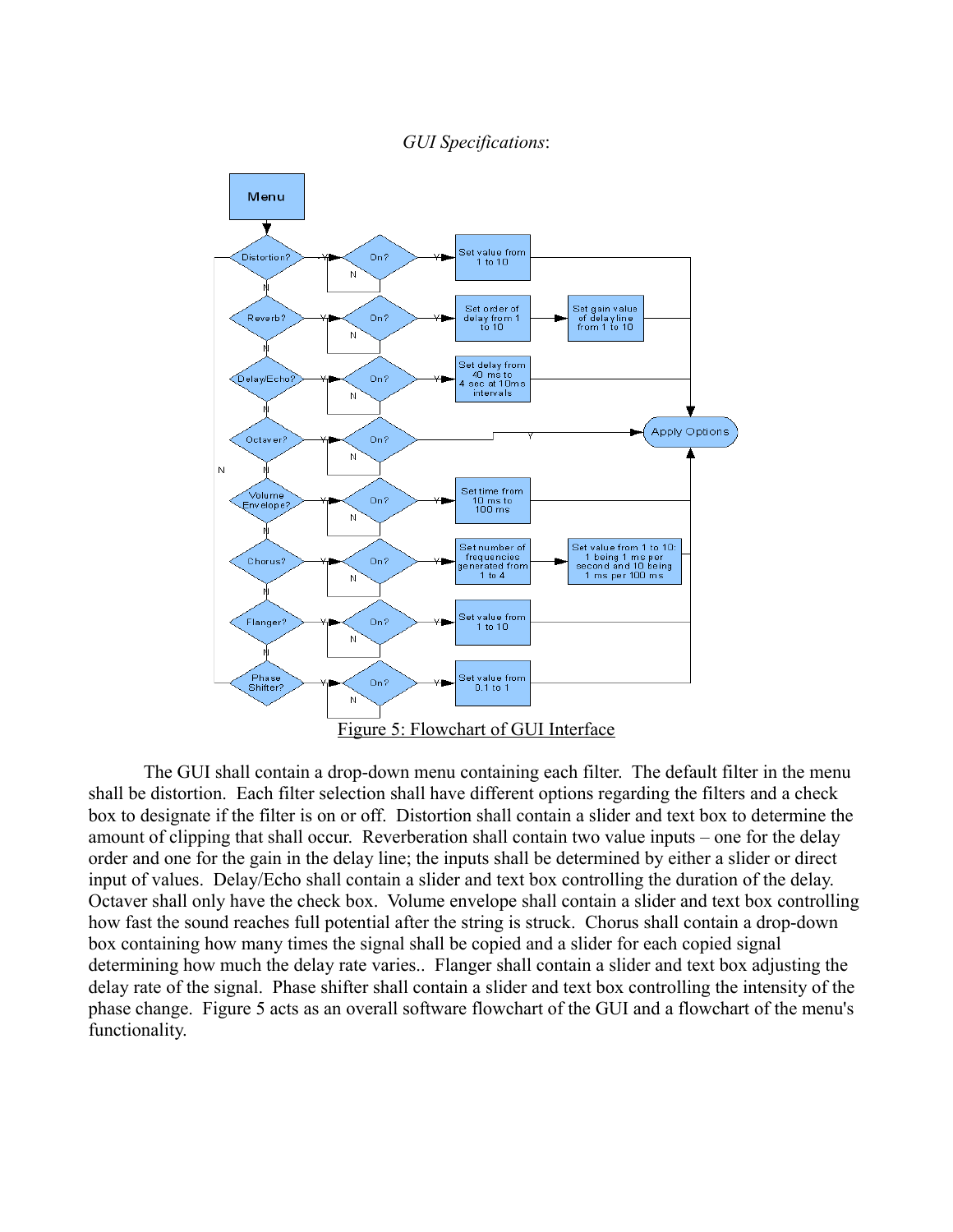### *A/D and D/A Converter Requirements:*

The A/D and D/A converters shall sample either at 44,100 samples per second or 48,000 samples per second. The typical audio conversion to digital occurs with these two sampling rates because they are greater than twice the highest audible frequency, which is around 20 kHz. Typically, audio is converted to a 16-bit digital representation, so this shall be the complexity of the digital signal.

## *Effects Specifications*:

Each effects filter has its own set of requirements and specifications. All shall function as allpass filters aside from the noise filter. The individual effects' specifications are as follows:

- Noise Filter: The noise filter shall be set to attenuate the 60 Hz noise found in single-coil pickups. In order to allow all audio frequencies other than the noise to pass through, the noise filter shall be a notch filter with the notch at 60 Hz. The gain at the other frequencies shall be set at 1 so that the filter does not distort the incoming signal.
- Distortion: This filter shall allow the user to decide what the amplitude limits will be and what the gain amount shall be. The gain amount shall boost the signal, and the amplitude limits shall clip the signal, creating distortion in the signal. The values for gain shall range from 1 to 10 units, with 1 causing minimal clipping and 10 causing maximum clipping.
- Reverberation: The magnitude response in the frequency domain shall be 1 for all frequencies. The user shall decide the delay and gain block values for the filter. Both shall be on scales of 1 to 10 units. For the delay block, the units provided shall determine the duration of the reverberation; these numbers shall be directly related to the order of the delay block (for example, 1 shall set the order to 1, and 10 shall set the order to 10). For the gain block, the units shall determine how the reverberation is sustained – the higher the gain value, the longer the sustain shall be. The values shall be related to the gain of the system by a factor of 0.1 from 1 to 9, with 10 representing 0.95 gain
- Delay/Echo: The delay/echo filter shall determine the next occurrence of the signal played. For instance, if one note is hit, not only shall it play when it is hit, but it shall play again at the determined time. The time range the user can input shall be from 40 millisecond to 4 seconds at 10-millisecond intervals.
- Octaver: The octaver filter shall act as a full-wave rectifier. This will double the frequency, causing the note to sound one octave higher. There shall only be a selection of on or off for this filter.
- Volume Envelope: The volume envelope filter shall allow the signal to gradually reach full value, taking out the initial attack of the notes. The sound is similar to a note played backwards. The time for the signal to reach full value the user can input shall be a range from 10 milliseconds to 100 milliseconds at 1-millisecond intervals.
- Chorus: The chorus filter shall allow the signal to generate another signal, one that is delayed variably from 30 to 40 milliseconds. When combined, this shall create a multiple-guitar sound. The user shall determine how many other signals are generated, and how fast the the delay varies for each signal. A maximum of 4 copies shall be made, and the range of variation shall be from 1 to 10 units, with 1 representing a 1-millisecond shift every second and 10 representing a shift every 100 milliseconds.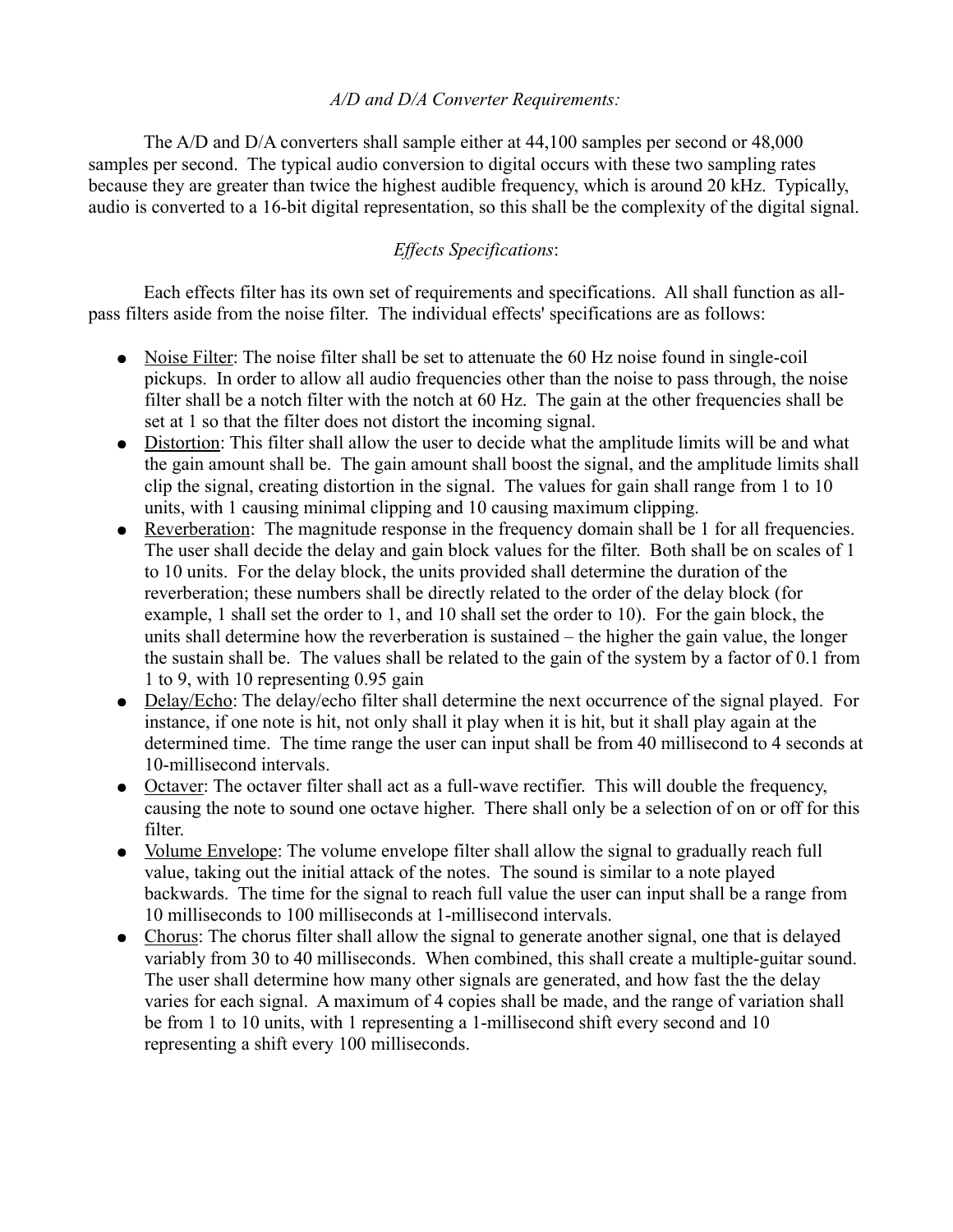- Flanger: The flanger filter copies the signal and delays the copy by varying values less than 20 milliseconds. The signal is then added back to the original signal, creating a audible sweeping effect. The limit of the delay shall be between 5 and 15 milliseconds. The user shall determine how fast the delay changes at a scale from 1 to 10 units. The value '1' shall represent the delay changing 1 millisecond every 2 seconds, and the value '10' represents the delay changing 1 millisecond every 200 milliseconds.
- Phase Shifter: The phase shifter filter acts in a similar way to the flanger. The signal is copied, the copy is modified, and the two signals are added together. However, in this case, the phase is shifted on the copy rather than delaying the signal. This shall be created by passing the copied signal through eight cascaded all-pass filters with a feedback loop. The user shall configure the filter by choosing the depth of the notches created in the frequency response when the two signals are added. The depth is determined by a gain block at the end of the copied signal's path, with the gain of 0.1 being the minimum and a gain 1 being the maximum. The value shall be changed at 0.05 gain increments.

These effects shall be connected in a chain, but the user shall have the option to select which effects shall be used. To allow this, the filters shall be in parallel and in series with simple switch indicators determining whether the effect is bypassed.

### **Schedule**

The preliminary schedule for the project consists of winter break and spring semester. Fall semester consisted of research of the topic and understanding how analysis of audio waves works in MATLAB and Simulink. The schedule is divided between the two partners.

| <b>Week and Date</b>                                            | Alex Czubak                             | Gorav Raheja                        |  |  |
|-----------------------------------------------------------------|-----------------------------------------|-------------------------------------|--|--|
| Week 0: Winter Break                                            | Research of all-pass filter design,     | Research of GUI design and          |  |  |
| 2007/2008                                                       | clipping signals, frequency change      | programming                         |  |  |
|                                                                 | Design and test of Noise Filter, Aid in |                                     |  |  |
| Week 1: January 24, 2008                                        | <b>GUI desian</b>                       | Begin programming of GUI            |  |  |
| Week 2: January 31, 2008                                        | Design and Test Reverberation Filter    | Program GUI                         |  |  |
| Week 3: February, 7, 2008                                       | Design and Test Distortion Filter       | Program GUI                         |  |  |
|                                                                 |                                         | Program GUI, Aid in Octaver Filter  |  |  |
| Week 4: February 14, 2008                                       | Design and Test Octaver Filter          | Design                              |  |  |
|                                                                 |                                         | Program GUI, Aid in Volume Envelope |  |  |
| Week 5: February 21, 2008                                       | Design Volume Envelope Filter           | Filter                              |  |  |
|                                                                 | Continue Design of Volume Envelope      |                                     |  |  |
| Week 6: February 28, 2008                                       | and Test, Help with GUI                 | Program GUI                         |  |  |
|                                                                 | Finish Testing Volume Envelope, Design  |                                     |  |  |
| Week 7: March 6, 2008                                           | Flanger Filter                          | Program GUI                         |  |  |
|                                                                 | Test Flanger, Begin design of Phase     | Debug GUI, Look into design schemes |  |  |
| Week 8: March 13, 2008                                          | Shifter Filter                          | for the Chorus Filter               |  |  |
| Week 9: Spring Break                                            | Research Phase Shifter Design           | Research Chorus Design              |  |  |
| Week 10: March 27, 2008                                         | Design and Test Phase Shifter           | Design Chorus Filter                |  |  |
| Week 11: April 3, 2008                                          | Design Delay/Echo Filter                | Design and Test Chorus Filter       |  |  |
|                                                                 | Design and test Delay/Echo Filter,      |                                     |  |  |
| Week 12: April 10, 2008                                         | Begin Real-time audio resting           | Begin Real-time audio testing       |  |  |
| Week 13: April 17, 2008                                         | Real-time implementation                | Debug GUI, Real-time audio testing  |  |  |
|                                                                 | Real-time implementation, Work on       |                                     |  |  |
| Week 14: April 24, 2008                                         | presentation and paper                  | Work on presentation and paper      |  |  |
| Week 15: May 1, 2008                                            | Presentation                            | Presentation                        |  |  |
| Eigura 6: Draliminary Schodule for Draiget and Draiget Division |                                         |                                     |  |  |

Figure 6: Preliminary Schedule for Project and Project Division

The schedule is subject to change, but this is the current outlook of the coming weeks.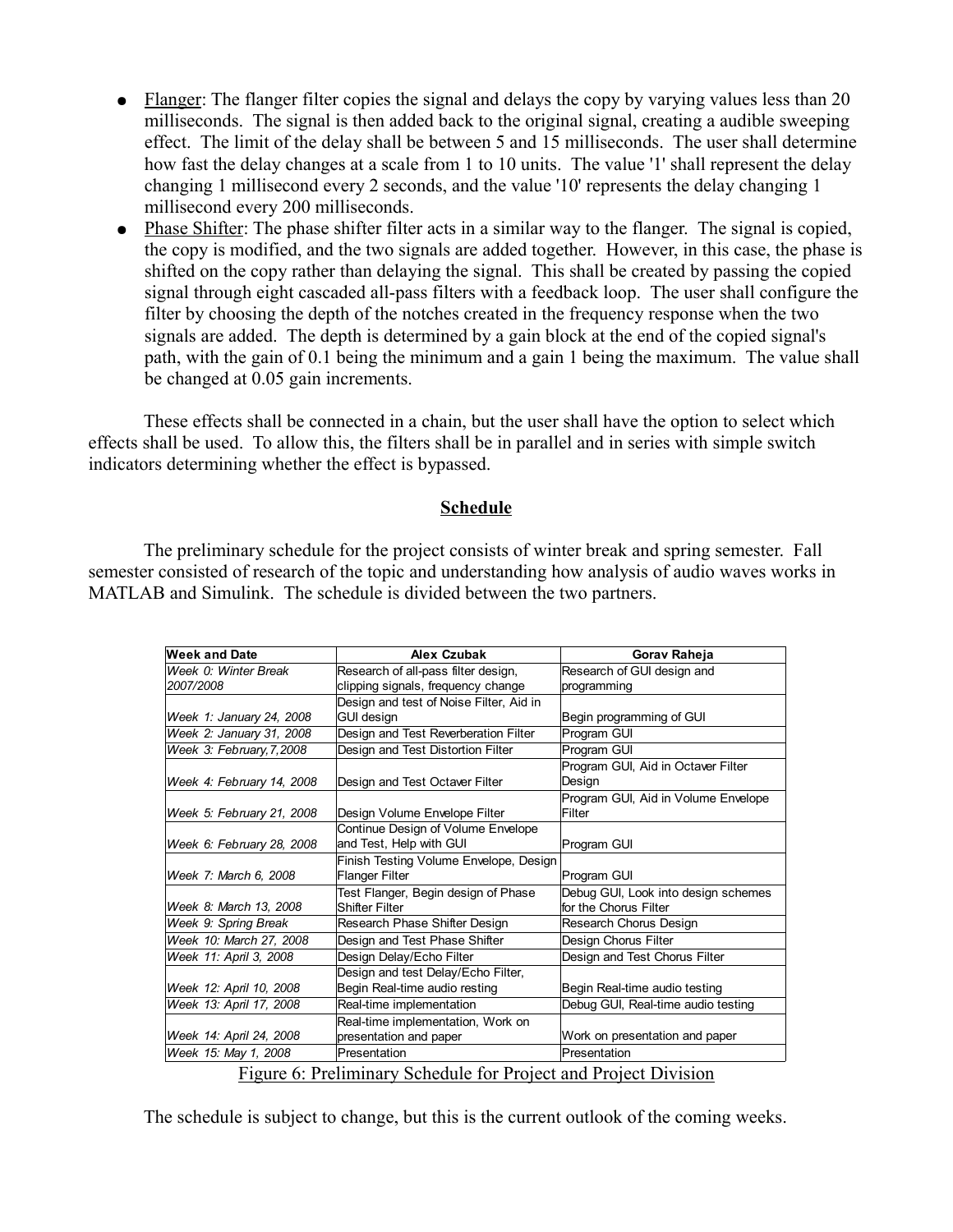### **Annotated References**

[1] "http://www.squierguitars.com - Strat (Rosewood)." Squier Guitars by Fender. 10 Dec. 2007 < [http://www.squierguitars.com/products/](http://www.squierguitars.com/products/view_specs.php) [view\\_specs.php?](http://www.squierguitars.com/products/view_specs.php)

full\_partno=0310600&name=Strat %26reg%3B+%28Rosewood%29>.

[2] "http://www.squierguitars.com - Vintage Modified Telecaster Custom." Squier Guitars by Fender. 10 Dec. 2007 [< http://www.squierguitars.com/products/ view\\_specs.php?](http://www.squierguitars.com/products/view_specs.php) full\_partno=0327502&name=Vintage+Modified+Telecaster%26reg%3B+Custom>.

[3] "http://www.fender.com - Frontman 15R." Fender.com. 10 Dec. 2007 [<http://www.fender.com/products//view\\_specs.php?full\\_partno=0231501000&name=Frontman](http://www.fender.com/products//view_specs.php?full_partno=0231501000&name=Frontman) %26trade%3B+15R>.

## **Other References**

- Oboril, David, Miroslav Balik, et al. Proceedings of the COST G-6 Conference on Digital Audio Effects. "Modelling Digital Musical Effects for Signal Processors, Based on Real Effect Manifestation Analysis." December 7-9, 2000: Verona, Italy.
- Karjalainen, Matti, Henri Penttinen and Vesa Valimaki. IEEE. "Acoustic Sound from the Electric Guitar Using DSP Techniques." 2000: Helsinki, Finland.
- Fernandez-Cid, Pablo and Javier Casajus-Quiros. IEEE. "Multiband Approach to Digital Audio FX." 2000: Madrid, Spain.
- Verfaille, Vincent, Udo Zolzer and Daniel Arfib. IEEE Transactions on Audio, Speech, and Lauguage Processing. "Adaptive Digital Audio Effects (A-DAFx): A New Class of Sound Transformations." Volume 14, Number 5. September 2006.
- Qi, Yuting, John William Paisley and Lawrence Carin. IEEE Transactions on Audio, Speech, and Language Processing. "Music Analysis Using Hidden Markov Mixture Models." Volume 55, Number 11. November 2007.
- Keen, R.G. Guitar Effects FAQ. May 20, 2000. [<http://www.geofex.com/effxfaq/fxfaq.html>](http://www.geofex.com/effxfaq/fxfaq.html)
- Caputi, Mauro J. IEEE. "Developing Real-Time Digital Audio Effects for Electric Guitar in an Introductory Digital Signal Processing Class." 1998. [<http://www.ewh.ieee.org/soc/es/Nov1998/01/BEGIN.HTM>](http://www.ewh.ieee.org/soc/es/Nov1998/01/BEGIN.HTM)

Stewart, Dr. Thomas L. Bradley University. Professor and Advisor. October 18, 2007.